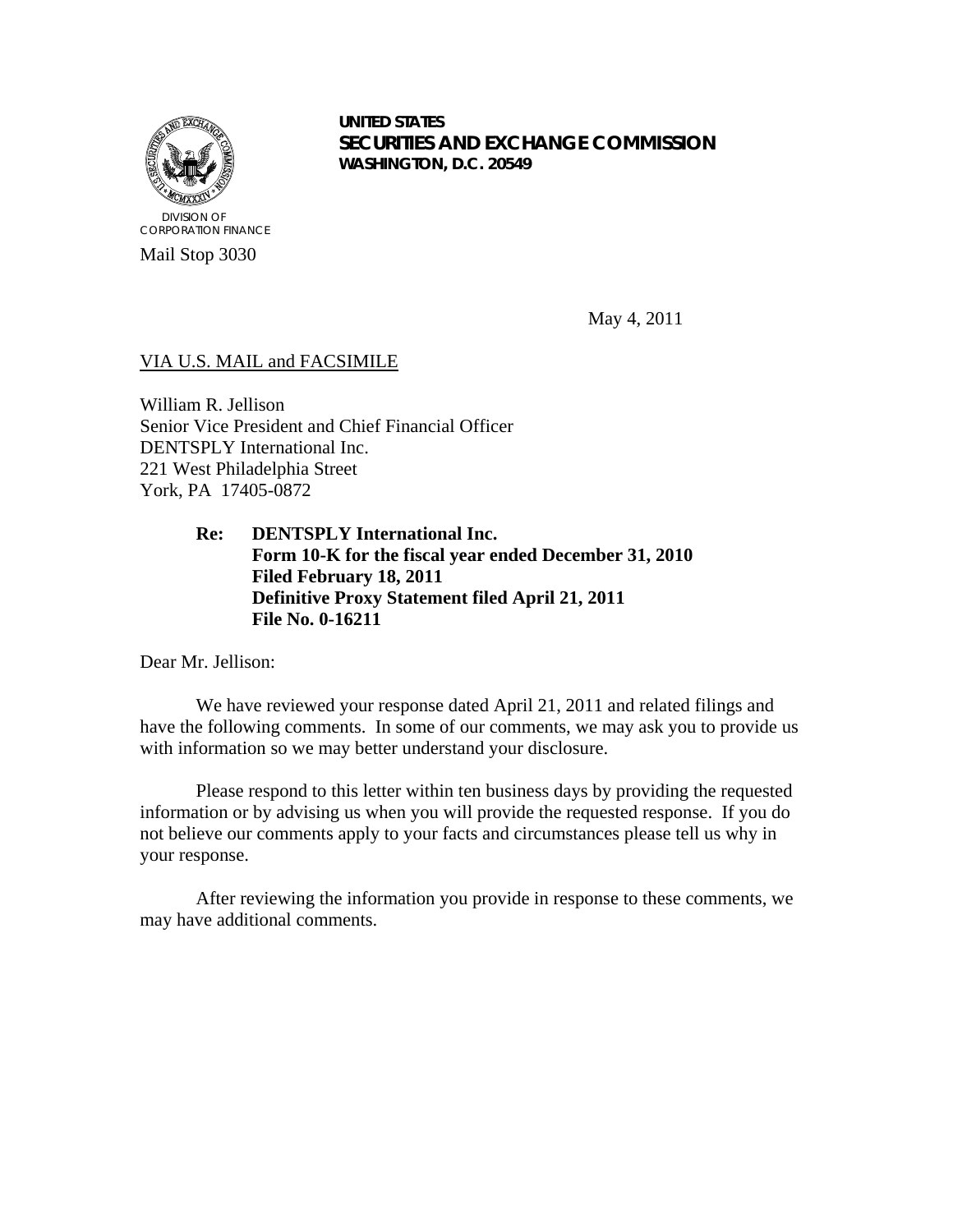William R. Jellison DENTSPLY International Inc. May 4, 2011 Page 2

# Form 10-K for the fiscal year ended December 31, 2010

## Item 12. Security Ownership of Certain Beneficial Owners . . . , page 20

1. Please tell us where you have included the information required by Regulation S-K Item 201(d).

# Consolidated Financial Statements

#### Note 17. Commitments and Contingencies, page 93

#### Litigation, page 94

2. We note your response to prior comment 8. In this regard, we see that you disclose the possible loss of \$44 million related to the Guidance Endontics LLC complaint. We also see that the verdict was formally entered in April 2010 and that you only have two remaining motions to overturn the verdict. Please tell us how you determined that the litigation did not meet the criteria in FASB ASC 450-20-25-2 for accrual of a loss. Under the guidance, an estimated loss should be accrued if information indicates it is probable that a liability has been occurred and the amount can be reasonably estimated.

## Definitive Proxy Statement filed April 21, 2011

## Advisory Vote on Executive Compensation, page 47

3. Rule 14a-21(a) of the Exchange Act of 1934 requires that you provide shareholders with an advisory vote to approve the compensation of your named executive officers, as disclosed pursuant to Item 402 of Regulation S-K, including related narrative disclosure. It does not appear that the resolution on page 48 meets the requirements of Rule  $14a-21(a)$ , given that it seeks approval only for your "overall executive compensation policies and procedures" (emphasis added). Please tell us how you intend to address this apparent noncompliance or tell us why you believe that your present disclosure is in compliance with Rule 14a-21(a).

\*\*\*\*\*\*\*\*\*